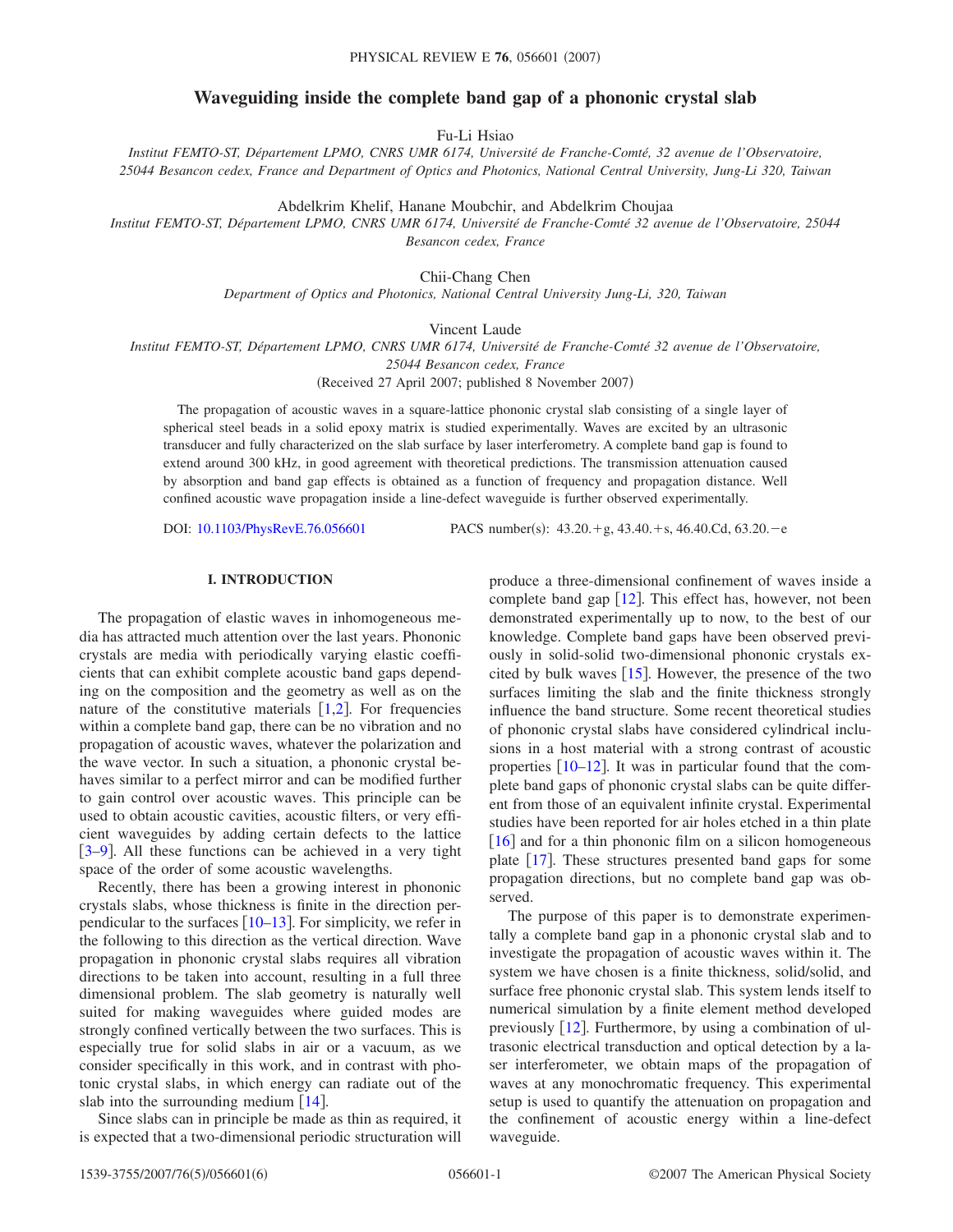<span id="page-1-0"></span>

FIG. 1. Sketch of the experiment. (a) Waves are excited in a phononic crystal slab using an ultrasonic transducer through a prism with an incidence angle of 30°. The phononic crystal slab is formed by a one layer thick array of spherical steel beads with a diameter of 4 mm arranged according to a square lattice in an epoxy matrix. (b) Measurements along the  $\Gamma X$  and  $\Gamma M$  directions are required to characterize the phononic crystal properties. The corresponding sample arrangements are depicted.

#### **II. METHODS**

The experimental setup is sketched in Fig. [1.](#page-1-0) The structures used in our experiments are two-dimensional square lattice arrays of spherical steel beads embedded in an epoxy matrix (Epotecny E501). The two dimensional square lattice arrays were assembled by placing the beads carefully by hand. The beads are very monodisperse with a diameter of 4 mm, and the thickness of the epoxy plate is also 4 mm. Figure  $1(b)$  $1(b)$  illustrates the lattice arrangement of the two samples required to characterize the phononic crystal properties. The lattice constant of the square lattice is 4 mm, i.e., each bead is in contact with four of its neighbors. The mass density and the shear and longitudinal velocities of acoustic waves in steel and epoxy are displayed in Table [I.](#page-1-1) The choice of steel and epoxy as the composite materials was originally based on the strong contrast in their densities and elastic constants, as is generally the case when complete band gaps are sought for. Expressed using the acoustic impedance for longitudinal waves, this contrast is approximately 16.4.

The ultrasonic wave signal incident into the phononic crystals is launched by a wide-bandwidth acoustic transducer (Panametrics immersion transducer type Videoscan V301).

<span id="page-1-1"></span>TABLE I. Material constants of the phononic crystal constituents.  $c_S$  and  $c_L$  are the velocities for shear and longitudinal waves, respectively,  $\rho$  is the mass density, and  $Z_L$  is the acoustic impedance for longitudinal waves.

|       | $c_s$ (m s <sup>-1</sup> ) |      | $c_L$ (m s <sup>-1</sup> ) $\rho$ (kg m <sup>-3</sup> ) | $Z_L$ (MRayles) |
|-------|----------------------------|------|---------------------------------------------------------|-----------------|
| Steel | 3200                       | 5800 | 7780                                                    | 45.124          |
| Epoxy | 1100                       | 2500 | 1100                                                    | 2.75            |

An acoustic prism is inserted between the transducer and the phononic crystals slab. The acoustic wave is incident into the slab with an angle of 30°. This angle was chosen experimentally in order to excite efficiently slab modes propagating parallel to the surfaces. The phononic crystal slab, the transducer, and the acoustic prism are all mounted on a twodirectional motion stage which is computer controlled. The two motion directions of the stage are axes *X* and *Y* depicted in Fig.  $1(a)$  $1(a)$ . The *X* axis is parallel to the wave propagation direction.

The acoustic wave properties are characterized by laser interferometry  $[18–20]$  $[18–20]$  $[18–20]$  $[18–20]$  at any position on the surface. The probe beam is fixed, and the two dimensional motion stage is used for spatial scanning. A 200-nm-thick aluminum layer is deposited on the surface of the phononic crystal slab in order to obtain a uniform reflectivity whatever the position. The laser interferometer is sensitive to the vertical displacements of the surface of the slab. Heterodyning in the interferometer gives us access to amplitude and phase information. The probe beam size of the laser interferometer 10  $\mu$ m is small enough to detect vertical displacements at any point in the surface of the phononic crystal slab with subwavelength resolution. The position dependent transmission spectra shown in the next sections are obtained by varying the frequency of the signal sent to the emitting transducer. The available signal frequency range is between 100 and 500 kHz, and the resolution in the frequency domain is 1 kHz.

The band structure of the phononic crystals slab was computed using a finite element method (FEM) with periodic boundary conditions  $[12,21]$  $[12,21]$  $[12,21]$  $[12,21]$ . The phononic crystal is assumed to be infinite and arranged periodically along the surface. The whole domain is split into successive unit cells, consisting of a single steel bead surrounded by the square cubic epoxy matrix. The unit cell is meshed and divided into elements connected by nodes. Bloch-Floquet periodic boundary conditions are applied at the boundaries of the unit cell. All fields are assumed to present a time-harmonic variation of the form  $exp(j\omega t)$  where  $\omega$  is the angular frequency.

# **III. COMPLETE BAND GAP CHARACTERIZATION**

The complete band gaps can in principle be identified experimentally from the transmission spectra measured along the two highest symmetry directions of the square lattice. These two directions are the  $\Gamma X$  and  $\Gamma M$  directions shown in Fig.  $1(b)$  $1(b)$ . The acoustic wave transmission properties for both directions were first measured in an area covering one period of the phononic crystal slab, i.e., one bead. The results are presented in Fig. [2.](#page-2-0) In Fig. [1,](#page-1-0) the origin of the *X* axis is the rightmost edge of acoustic prism, while the origin of the *Y* axis is the center of the transducer. The spatial scan area extends along the *X* axis (*Y* axis, respectively) from 12 to 16 mm  $(-2 \text{ to } 2 \text{ mm})$ , respectively), and there are 25 points in the scan area. The transmission spectra shown are the average of the measurements at these 25 points. The measurement transmission spectra in the  $\Gamma X$  and  $\Gamma M$  directions are shown on the left-hand side of Figs.  $2(a)$  $2(a)$  and  $2(b)$ , respectively. Also shown is the reference transmission spec-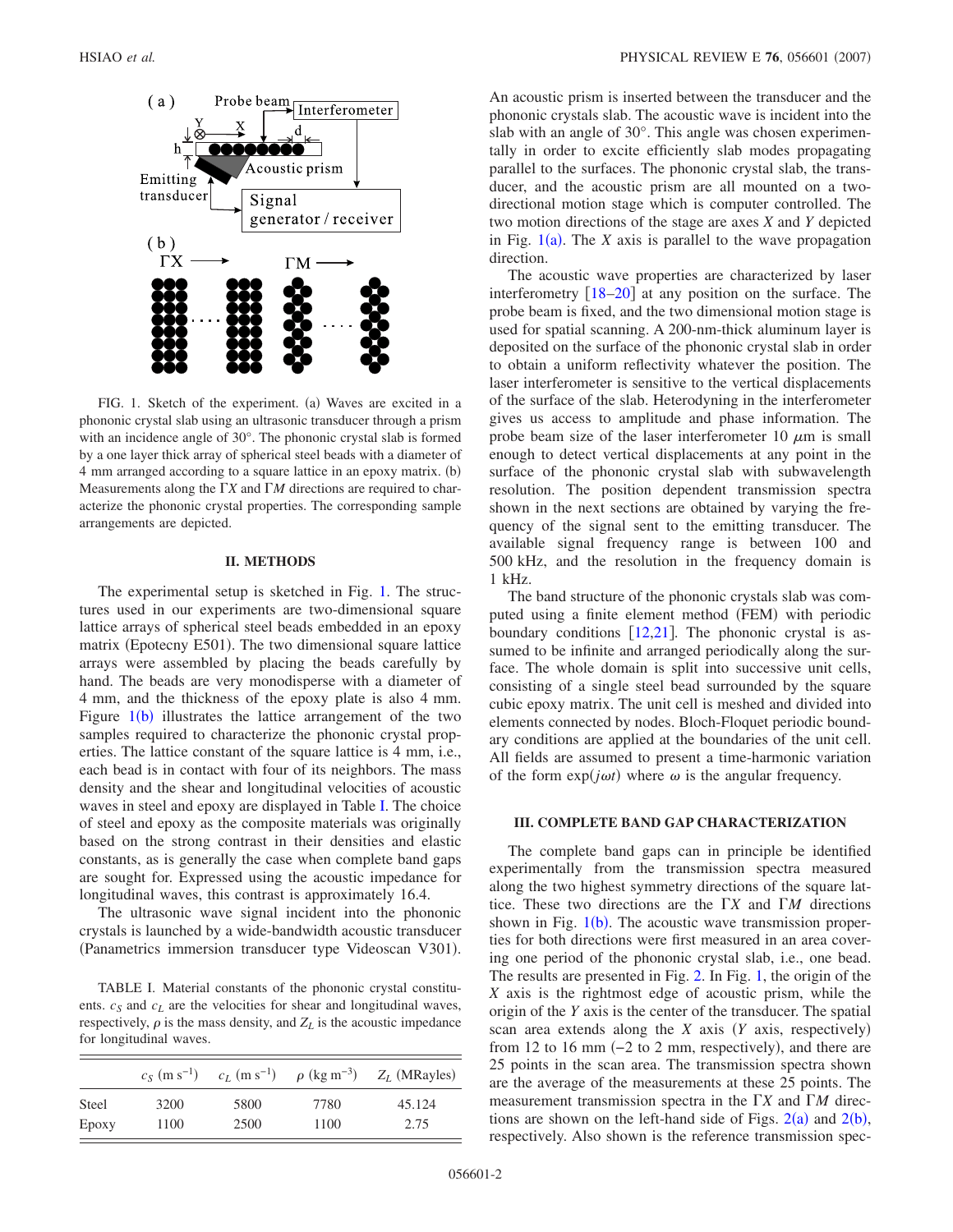<span id="page-2-0"></span>

FIG. 2. Measured transmission spectrum (left-hand side) and computed band structure (right-hand side) in the (a)  $\Gamma X$  and (b)  $\Gamma M$ direction, respectively. The transmission spectra for the phononic crystal samples (solid line) and for the pure epoxy reference slab (dashed line) are compared. In the band structures, the gray areas indicate the frequency bands where attenuation caused by a band gap is apparent.

trum for a pure epoxy slab with a thickness of 4 mm. This reference spectrum is obtained with exactly the same procedure as for the phononic crystal samples. The shown data are unnormalized and displayed on a logarithmic scale. The right-hand sides of Figs.  $2(a)$  $2(a)$  and  $2(b)$  display the theoretical band structures obtained using the finite element method for the  $\Gamma X$  and  $\Gamma M$  directions, respectively.

In the  $\Gamma X$  direction, Fig. [2](#page-2-0)(a), the gray area indicates the frequency band where attenuation is caused by a band gap. The transmission spectrum exhibits a strong attenuation from 255 to 350 kHz. Comparatively, the band gap extends from 238 to 350 kHz in the theoretical band structure. These two ranges are almost coincident. In the  $\Gamma M$  direction, Fig. [2](#page-2-0)(b), the experimental attenuation frequency range extends from 225 to 340 kHz, while in the theoretical band structure the band gap extends from 237 to 344 kHz. Again, there is a rather good agreement between theory and experiment. Considering the frequency range where a band gap is simultaneously apparent for both directions, the experimental complete band gap extends from 255 to 340 kHz. In the reference transmission spectrum, there is no significant attenuation in this frequency range. The theoretical complete band gap extends from 238 to 344 kHz and thus is a little wider than the experimental one. The discrepancy can be explained by at least two arguments. The first one is the fabrication inaccuracy of the slabs, which makes the thickness of our structures not perfectly uniform. Since the band diagram depends strongly on the slab thickness, some dispersion may result. The second argument is that the elastic properties of steel and epoxy considered in the theoretical calculation may differ slightly from the actual values.

## **IV. ATTENUATION VERSUS DISTANCE**

As already mentioned, the interferometer probe beam size is small enough to detect the spectrum at a single point on the surface of the phononic crystals slabs. This advantage can be used to investigate the variation of the attenuation with the propagation distance, as shown in Fig. [3.](#page-3-0) For this purpose, the spatial scan area is chosen as follows. In the propagation or *X* direction, the scan starts at the origin of the *X* axis, i.e., at the rightmost edge of acoustic prism, and the total scan length is 40 mm. The scan step is 1 mm. In the *Y* direction, as for the measurement of complete band gap, the scan area ranges from −2 to 2 mm, i.e., covers one bead, and the scan step is 1 mm again. In Fig. [3,](#page-3-0) every measurement value along the *X* axis is obtained as an average over the five sampling points along the *Y* axis. Figures  $3(a)$  $3(a)$  and  $3(b)$  display the measurement results for the  $\Gamma X$  and  $\Gamma M$  oriented phononic crystal slabs, respectively. The gray maps on the left side show the variation of the amplitude on a logarithmic scale as a function of frequency (vertical axis) and propagation distance (horizontal axis). The black cycles at the bottom of each map indicate the actual position of steel beads. The white lines limit the complete band gap frequency range.

In the following discussion of the results shown in Fig. [3,](#page-3-0) it is useful to separate the frequency range in three parts: frequencies lower than, inside, and higher than the complete band gap. Figures  $3(c)$  $3(c)$  and  $3(d)$  show line scans in these three regions that are extracted from Figs.  $3(a)$  $3(a)$  and  $3(b)$ , respectively.

For both the  $\Gamma X$  and the  $\Gamma M$  directions, the attenuation in the frequency range below the band gap is weak. In Figs.  $3(c)$  $3(c)$  and  $3(d)$ , the attenuation at a frequency of 150 kHz is a quite smooth function of the propagation distance in both directions and does not depend on the orientation of the lattice.

Inside the band gap, the measured displacement amplitude decays rapidly with distance. Along the *X* and the *M* directions, the amplitude decays most rapidly around 280 and 270 kHz, respectively. This decay is larger than 35 dB after a propagation distance of 12 mm for  $\Gamma X$  and 16 mm for  $\Gamma M$ . It is worth noticing that the distances of amplitude decay to vanishing are equal to three periods in both cases. Indeed, the period in the  $\Gamma M$  direction is about 17 mm, i.e., is  $\sqrt{2}$ times larger than the period in the  $\Gamma X$  direction, which is 12 mm. Though the attenuation is dependent on the orientation of the lattice, the attenuation per period is then similar in both cases.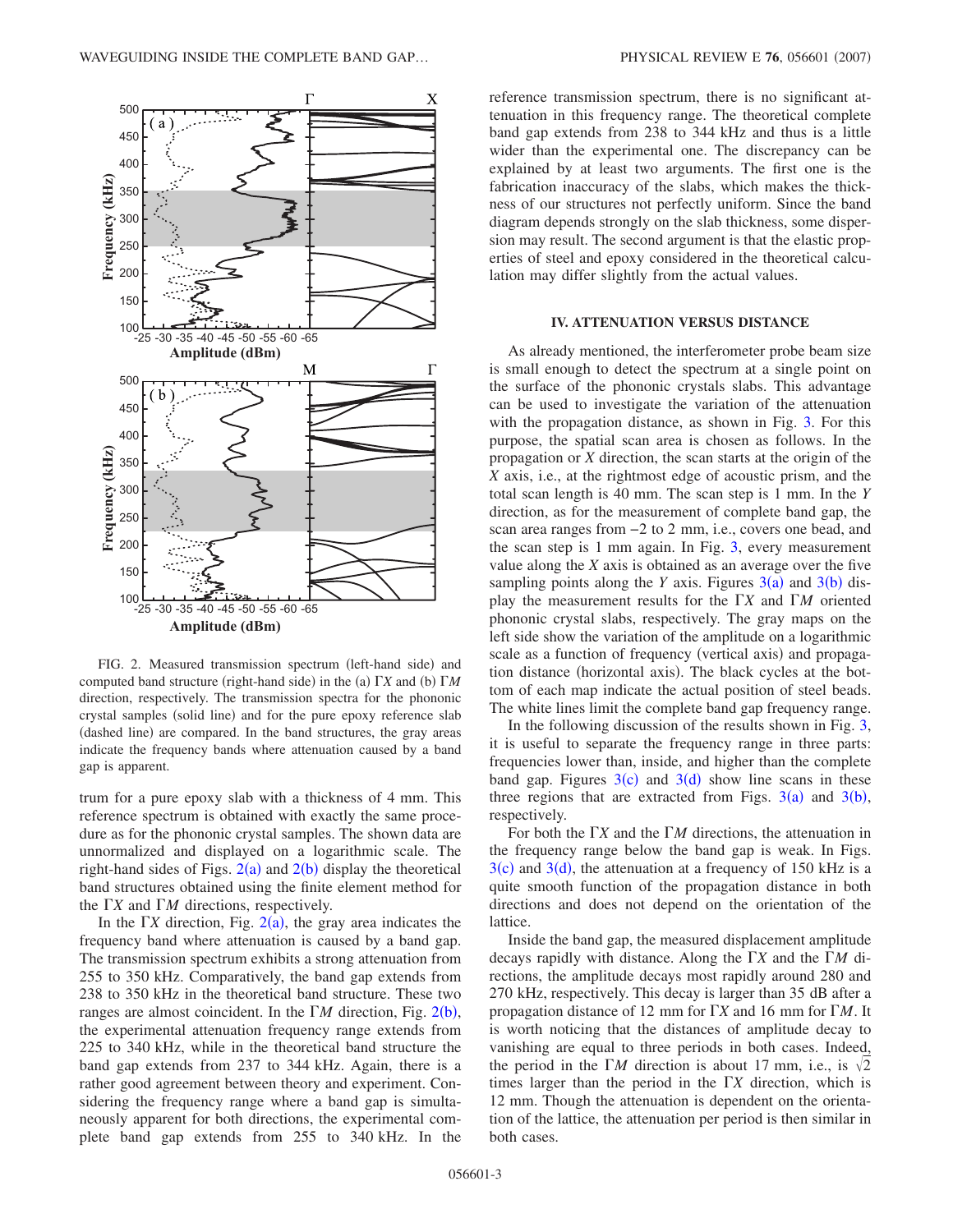<span id="page-3-0"></span>

FIG. 3. Dependence of the displacement amplitude with frequency and propagation distance measured for (a) the  $\Gamma X$  and (b) the *M* oriented phononic crystal slabs. The white lines in the gray maps limit the complete band gap frequency range, while the black cycles indicate the position of steel beads. The graphs (c) and (d) are extracted from the data in (a) and (b), respectively, and show line scans at three particular frequencies. The chosen frequencies lie before the complete band gap, inside it, and above it.

The variation of the attenuation with the propagation distance in the frequency range above the band gap is less expected. The two chosen representative frequencies in Fig. [3](#page-3-0) for the  $\Gamma X$  and  $\Gamma M$  directions are 380 and 430 kHz, respectively. These frequencies are chosen such that the attenuation is minimum. For both directions, the amplitude remains approximately constant for the first two periods, then decays to the minimum detection level (–60 dBm) in 25 mm approximately.

Comparing with two-dimensional phononic crystals composed of arrays of steel cylinders in water, we remark that a decay for frequencies above the complete band gap was not particularly observed for bulk acoustic waves in the experi-ments of Refs. [[22](#page-5-7)[,23](#page-5-8)], for instance. However, this phenomenon of attenuation above the band gap was observed previously in other phononic crystals involving an epoxy matrix. It is present in the measurements of Vasseur *et al.* [[15](#page-5-1)] in the case of a two-dimensional array of steel cylinders and also in the experiments of Page  $et$  al.  $[24]$  $[24]$  $[24]$  in the case of arrays of steel or tungsten carbide spheres. In both cases, the phononic crystals were excited with bulk waves. The natural propagation loss of epoxy is not likely to be the only origin of the attenuation above the band gap. Indeed, in the pure epoxy slab, the propagation loss of high frequency waves is not as strong as that observed in the phononic crystal slab. It may be remarked that above the band gap, almost all branches of the dispersion diagrams of Fig. [2](#page-2-0) are rather flat, and hence represent slab modes with low group velocities. Some of them might even correspond to internal resonances of the steel spheres  $[25]$  $[25]$  $[25]$ . In any case, the wave energy becomes trapped or is restored outside of the phononic crystal with some delay. This effect combined with even moderate attenuation in epoxy could result in enhanced dissipation of energy. A numerical verification of this phenomenon would require attenuation to be included in the finite element model.

#### **V. LINE-DEFECT WAVEGUIDE**

A waveguide was formed by removing exactly one line of steel beads along the  $\Gamma X$  direction. The transmission spectrum of the waveguide displayed in Fig. [4](#page-3-1) was measured starting at a distance of 24 mm, i.e., six periods away from the rightmost edge of the acoustic prism. This distance from the source is chosen so that the wave propagation inside the waveguide is stable. The measurement setup is the same as in Fig. [1.](#page-1-0) The total scan distance along the *X* axis is 20 mm (five periods) and the scan step is  $0.4$  mm. In the *Y* direction, the scan width is across all the waveguide width, i.e., 4 mm (one period). The scan step is 0.4 mm again. The transmis-

<span id="page-3-1"></span>

FIG. 4. Experimental transmission through a line-defect waveguide managed along the  $\Gamma X$  direction of the phononic crystal slab and corresponding theoretical band diagram. In the left panel, the transmission spectrum of the waveguide (solid line) is compared to the transmission spectrum of the perfect phononic crystal slab (dashed line). The right panel displays the theoretical band diagram of the waveguide. The complete band gap frequency range is located between the two gray areas.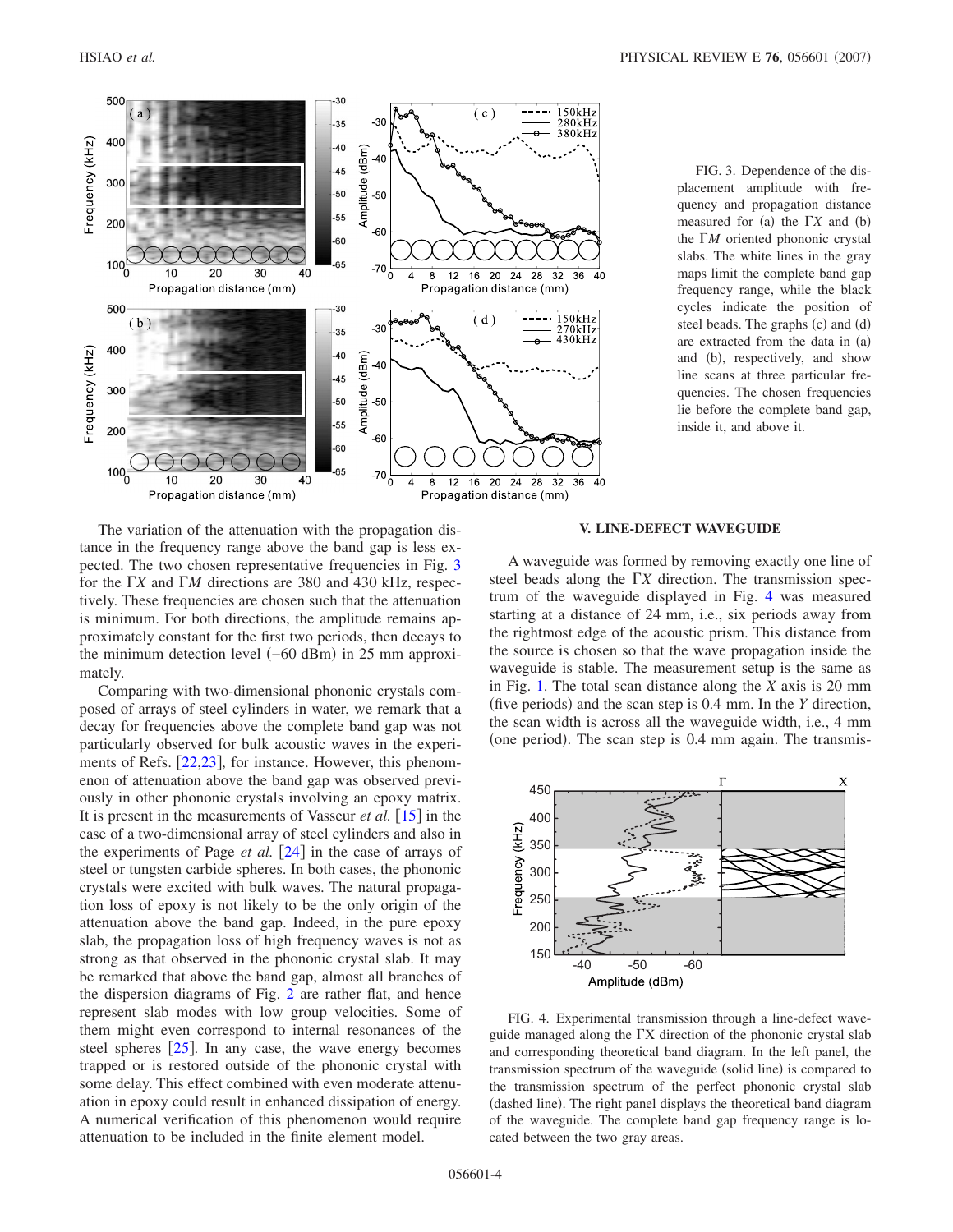<span id="page-4-7"></span>

FIG. 5. Real part of the displacement amplitude of acoustic waves in the line-defect waveguide at (a) a frequency of 275 kHz (within the complete band gap) and (b) a frequency of 134 kHz (below the complete band gap). The white circles in (a) and the black circles in (b) indicate the positions of the steel beads.

sion spectrum of the waveguide shown in Fig. [4](#page-3-1) is obtained by averaging all samples in the scan area. Figure [4](#page-3-1) also displays the band diagram of the waveguide computed with the finite element method using a supercell technique. The meshed region includes one period in the *X* direction and three beads on both sides of the waveguide in the *Y* direction (for a total width of 28 mm). Periodic boundary conditions are applied at the facets orthogonal to the *X* and *Y* directions. As usual with the supercell technique, it is assumed that for frequencies within the complete band gap there are only evanescent waves in the *Y* direction, so that the simulation of guided modes propagating in the *X* direction is accurate. Outside the complete band gap, eigenmodes of the phononic crystal with the supercell lattice are obtained instead of eigenmodes of the waveguide. For this reason, the band structure in Fig. [4](#page-3-1) is only displayed for frequencies within the complete band gap.

The comparison of the spectra of the waveguide and the perfect phononic crystal clearly shows that the acoustic wave transmission inside the complete band gap range is enhanced by 15 dB approximately in the waveguide case. The greatest enhancement occurs at a frequency of 275 kHz. This transmission enhancement is not uniform for all frequencies. Indeed, the band diagram shows that propagation inside the waveguide is highly multimodal, with many defect bands appearing inside the complete band gap range. The transmission as a function of frequency then depends in a non obvious manner on the excitation of the different guided modes and their respective velocities.

The confinement of acoustic energy within the waveguide was checked by laser interferometry. Figure [5](#page-4-7) displays the real part of the displacement amplitude measured at the surface of the phononic crystal slab. Measurements at two different frequencies are displayed. In both cases, the source is launched from the bottom of the figure. At a frequency of 134 kHz, well below the lower band gap edge, the acoustic wave is mostly propagated according to a plane wave modal shape and acoustic energy is not confined inside the waveguide. At a frequency of 275 kHz, within the complete band gap, the acoustic wave energy is seen to be highly confined laterally inside the waveguide and to propagate with a stable modal shape. This observation is an indirect confirmation of the existence of the complete band gap, since leakage would be observed if it were not present.

## **VI. CONCLUSION**

The propagation of acoustic waves in phononic crystal slabs constituted by a square lattice array of steel beads embedded in an epoxy matrix has been studied experimentally and theoretically. A complete band gap was identified by measuring the transmission spectrum along the two most symmetric directions of the Brillouin zone by laser interferometry. The measured transmission spectra and the theoretical band structure obtained by a finite element method are in agreement and show that the complete band gap ranges from 255 kHz to 340 kHz. The dependence of the attenuation on the propagation distance was studied. Little attenuation is observed below the complete band gap and a clear exponential decay is observed within it. Unexpectedly, a pronounced unexpected decay is observed for frequencies above the complete band gap. Finally, a line-defect waveguide was formed in the  $\Gamma X$  direction. The transmission through the waveguide was measured and the wave field was imaged. These observations show that the waveguide efficiently confines acoustic energy within the complete band gap.

- <span id="page-4-0"></span>[1] M. S. Kushwaha, P. Halevi, L. Dobrzynski, and B. Djafari-Rouhani, Phys. Rev. Lett. 71, 2022 (1993).
- <span id="page-4-1"></span>2 M. M. Sigalas and E. N. Economou, Solid State Commun. **86**, 141 (1993).
- <span id="page-4-2"></span>3 J.-O. Vasseur, B. Djafari-Rouhani, L. Dobrzynski, M. S. Kushwaha, and P. Halevi, J. Phys.: Condens. Matter 6, 8759 (1994).
- 4 J. V. Sanchez-Perez, D. Caballero, R. Martinez-Sala, C. Rubio, J. Sanchez-Dehesa, F. Meseguer, J. Llinares, and F. Galvez, Phys. Rev. Lett. **80**, 5325 (1998).
- [5] F. R. Montero de Espinosa, E. Jimenez, and M. Torres, Phys. Rev. Lett. **80**, 1208 (1998).
- [6] M. M. Sigalas and N. Garcia, J. Appl. Phys. 87, 3122 (2000).
- 7 A. Khelif, B. Djafari-Rouhani, J.-O. Vasseur, P. A. Deymier, P. Lambin, and L. Dobrzynski, Phys. Rev. B 65, 174308 (2002).
- [8] M. Wilm, S. Ballandras, V. Laude, and T. Pastureaud, J. Acoust. Soc. Am. 112, 943 (2002).
- <span id="page-4-3"></span>[9] T. Miyashita, Jpn. J. Appl. Phys., Part 1 41, 3170 (2002).
- <span id="page-4-4"></span>[10] J.-H. Sun and T.-T. Wu, Phys. Rev. B 74, 174305 (2006).
- [11] J.-C. Hsu and T.-T. Wu, Phys. Rev. B 74, 144303 (2006).
- <span id="page-4-6"></span>[12] A. Khelif, B. Aoubiza, S. Mohammadi, A. Adibi, and V. Laude, Phys. Rev. E **74**, 046610 (2006).
- <span id="page-4-5"></span>13 J. Gao, J.-C. Cheng, and B. Li, Appl. Phys. Lett. **90**, 111908